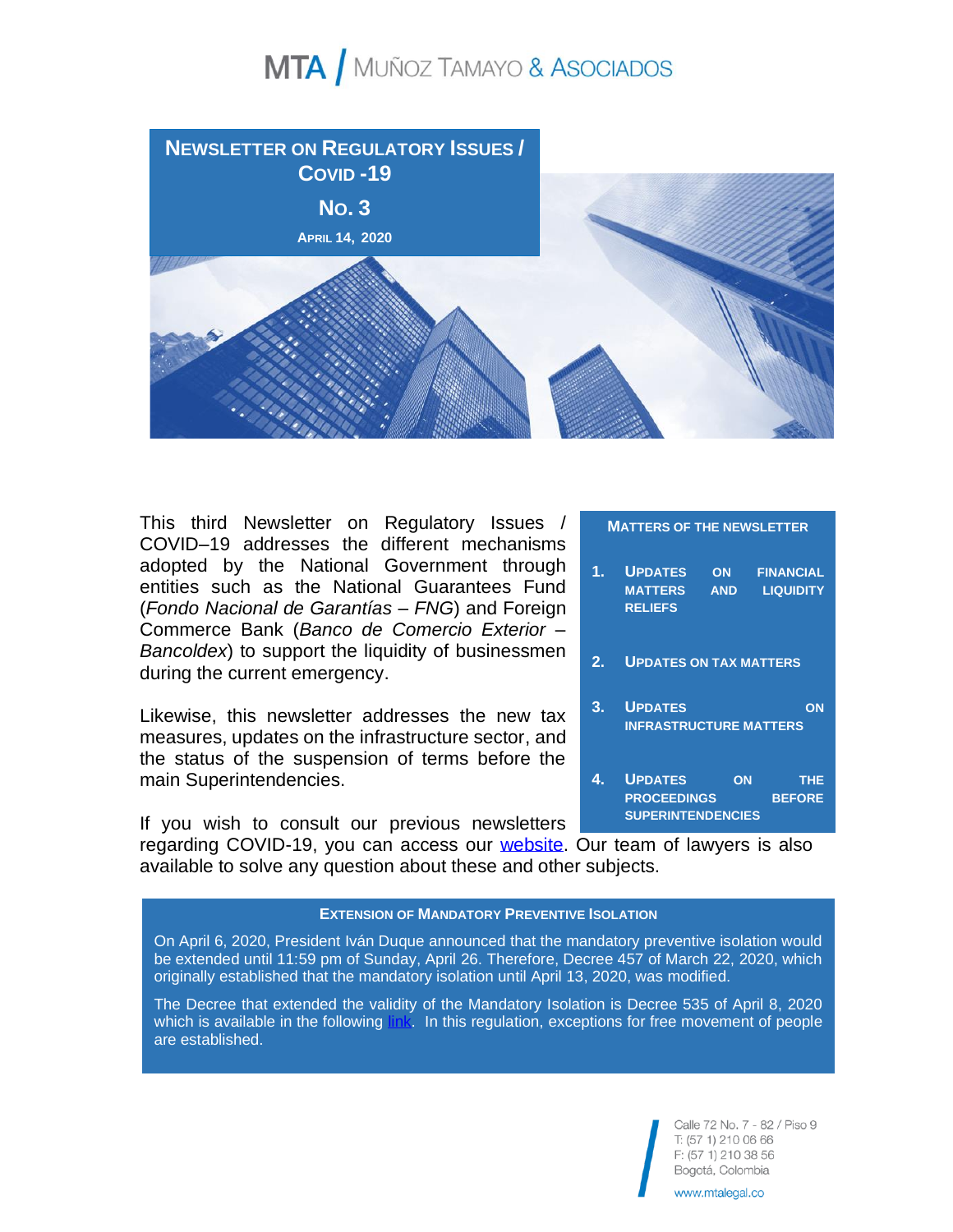#### 1. **UPDATES ON FINANCIAL MATTERS AND LIQUIDITY RELIEFS**

In addition to the measures adopted by the main financial conglomerates to relief the liquidity of their clients (please refer to our Newsletter No. 2 [here\)](http://mtalegal.co/wp-content/uploads/2020/04/MTA-Bolet%C3%ADn-de-Novedades-Reglamentarias-_-Covid-19-No.-2-2-de-abril-de-2020-2.pdf), the National Government and some public entities adopted mechanisms to relief the liquidity of the Colombian entrepreneurial sector, which we summarize as follows:

### **1.1 MECHANISMS ESTABLISHED BY THE NATIONAL GUARANTEE FUND – FNG**

#### **NATIONAL GOVERNMENT ANNOUNCES NEW MEASURES TO COVER PAYROLL PAYMENTS**

In addition to the measures described herein, in a press conference held on April 9, 2020, the National Government indicated that loans for payroll payments given to SMEs can be guaranteed up to 90% of their value by the National Guarantee Fund – FNG.

As of the date of this newsletter, no Decree or circular regarding this measure had been issued. Nevertheless, the Ministry of Finance and Public Credit issued a guide on the matter, which can be found on this link

By means of [External Circular](https://www.fng.gov.co/ES/Documentos%20%20Circulares/CNE-008-2020.pdf) No. 008 de [2020,](https://www.fng.gov.co/ES/Documentos%20%20Circulares/CNE-008-2020.pdf) the National Guarantee Fund – FNG, created the "United for Colombia" ("*Unidos por Colombia*") Guarantees Program as a measure to counteract the economic impact generated by COVID-19 and allow the access to credit to SMEs.

The total amount of the program is \$12 trillion pesos in the form of credits that will be gradually made be available. The initial amount will be \$2 trillion pesos, which will be increased as the program is implemented.

To this effect, the FNG established three

products, which slot reservation must be made until **September 30, 2020** or until the amount established for the program is exhausted. These are the general conditions of the three products.

### ➢ **SPECIAL GUARANTEE PRODUCT UNITED FOR COLOMBIA – PYMES 60%**

- o Maximum amount of 1.6 trillion pesos in credit value.
- $\circ$  The beneficiaries are enterprises (legal entities or individuals) with sales of up to \$51.951 million pesos as at the most recent tax cut, domiciled in Colombia, within all economic sectors, provided that the destination of resources is other than the financing of the primary agricultural activity.
- o Financial intermediaries are permitted to make slot reservations to debtors that on February 29, 2020 were rated as: "AA" and "A" commercial portfolio, with a maximum arrears of 60 days on February 29, 2020. "A" microcredit portfolio with a maximum arrears of 30 days on February 29, 2020.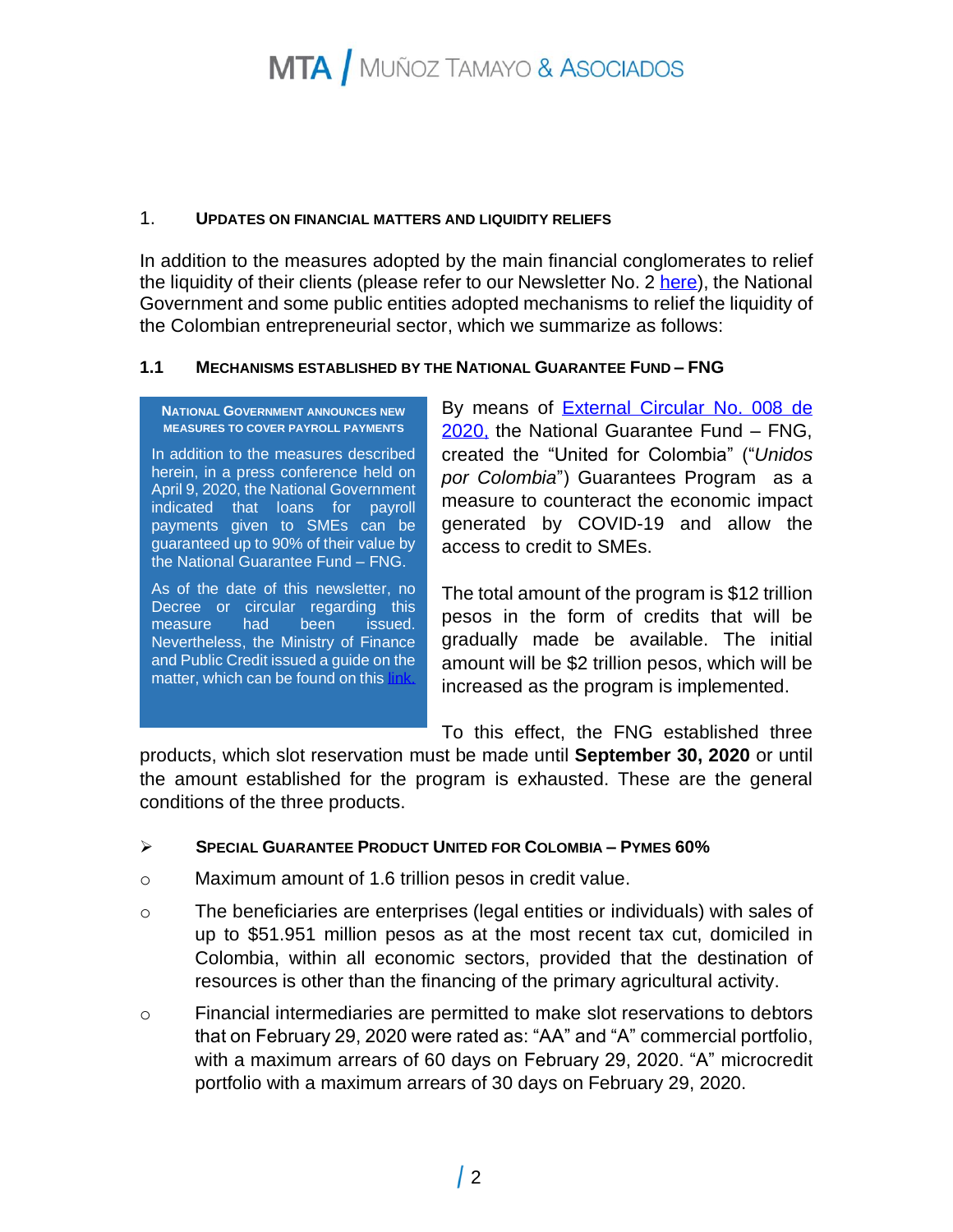- o Credits for each debtor may be guaranteed for up to COP \$3.316.000.000 in credit value. For preferential clients, the maximum amount is COP \$5.941.000.000 in credit value.
- o 12-month minimum period and 36-month maximum period, with a minimum grace period for principal of 4 months.
- o There will be an Annual Commission or a Unique in Advance Commission. The commission will be assumed 50% by the National Government and the remaining 50% must be assumed by the enterprise or the Financial Intermediary, with their own resources. The commission established is of 1.98% advanced yearly payment.

### ➢ **SPECIAL GUARANTEE PRODUCT UNITED FOR COLOMBIA – MICROEMPRESAS 60%**



- o Maximum amount of \$300.000 million pesos in credit value.
- o The beneficiaries are microenterprises, legal entities or individuals, with sales up to \$1.559 million pesos on the most recent tax period, established in Colombia, within all economic sectors, whenever the destination of resources is other than the financing of the primary agricultural activity.
- o Financial intermediaries are permitted to make slot reservations to debtors that on February 29, 2020 were rated as: Microcredit portfolio "A" with a maximum arrears of 30 days on February 29, 2020.
- o Credits for each debtor may be guaranteed up to 50 minimum monthly legal salaries – SMMLV – by Financial Intermediaries.
- o 12-month minimum period and 36-month maximum period, with a minimum grace period of 4 months for credit capital.
- o There will be an Annual Commission or a Unique in Advance Commission. The commission will be assumed 50% by the National Government and the remaining 50% must be assumed by the enterprise or the Financial Intermediary, with their own resources. Commissions for this product are excluded of sales tax – IVA. The commission established is of 2.58% advanced yearly payment.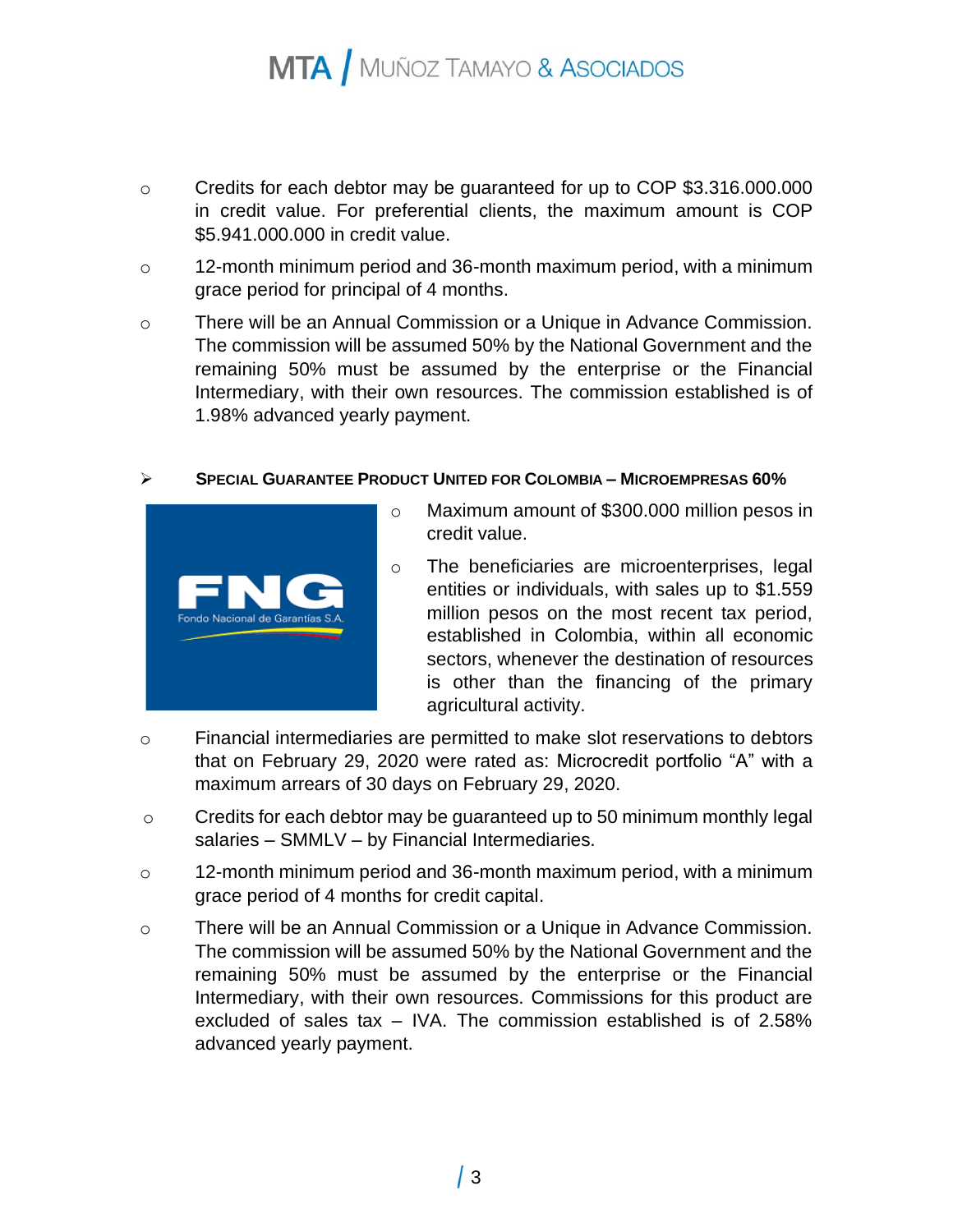### ➢ **SPECIAL GUARANTEE PRODUCT UNITED FOR COLOMBIA – MICROEMPRESAS 50%**

- o Maximum amount of \$100.000 million pesos in credit value.
- o The beneficiaries are microenterprises, legal entities or individuals, with sales of up to \$1.559 million pesos on the most recent tax period, established in Colombia, within all economic sectors, whenever the destination of resources is other than the financing of the primary agricultural activity.
- o Financial intermediaries are permitted to make slot reservations to debtors that on February 29, 2020 were rated as: Microcredit portfolio "A" with maximum arrears of 30 days up to February 29, 2020.
- o Credits for each debtor may be guaranteed up to 25 minimum monthly legal salaries – SMMLV – by Financial Intermediaries.
- o 12-month minimum period and 36-month maximum period, there is no grace period.
- o There will be an Annual Commission or a Unique in Advance Commission. The commission will be assumed 50% by the National Government and the remaining 50% must be assumed by the enterprise or the Financial Intermediary, with their own resources. Commissions for this product are excluded of sales tax – IVA. The commission established is of 1.98% advanced yearly payment.

### 1.2 **MECHANISMS OFFERED BY BANCOLDEX**



Bancoldex designed a new solution of preferential credit, named "Colombia Responds to All" ("*Colombia Responde Para Todos*"), which was introduced by means of Circular No. 006 of April 2, [2020.](https://www.bancoldex.com/sites/default/files/circular_006_abril_2_de_2020_linea_colombia_responde_para_todos.pdf) 

This line of credit consists of an amount of around \$350.000 million pesos, which

will be allocated in the following way:

- $\triangleright$  Microenterprises rediscounting mechanism: \$50.000 million pesos.
- $\triangleright$  Microenterprises microfinancing mechanism: \$50.000 million pesos.
- ➢ SMEs: \$175.000 million pesos.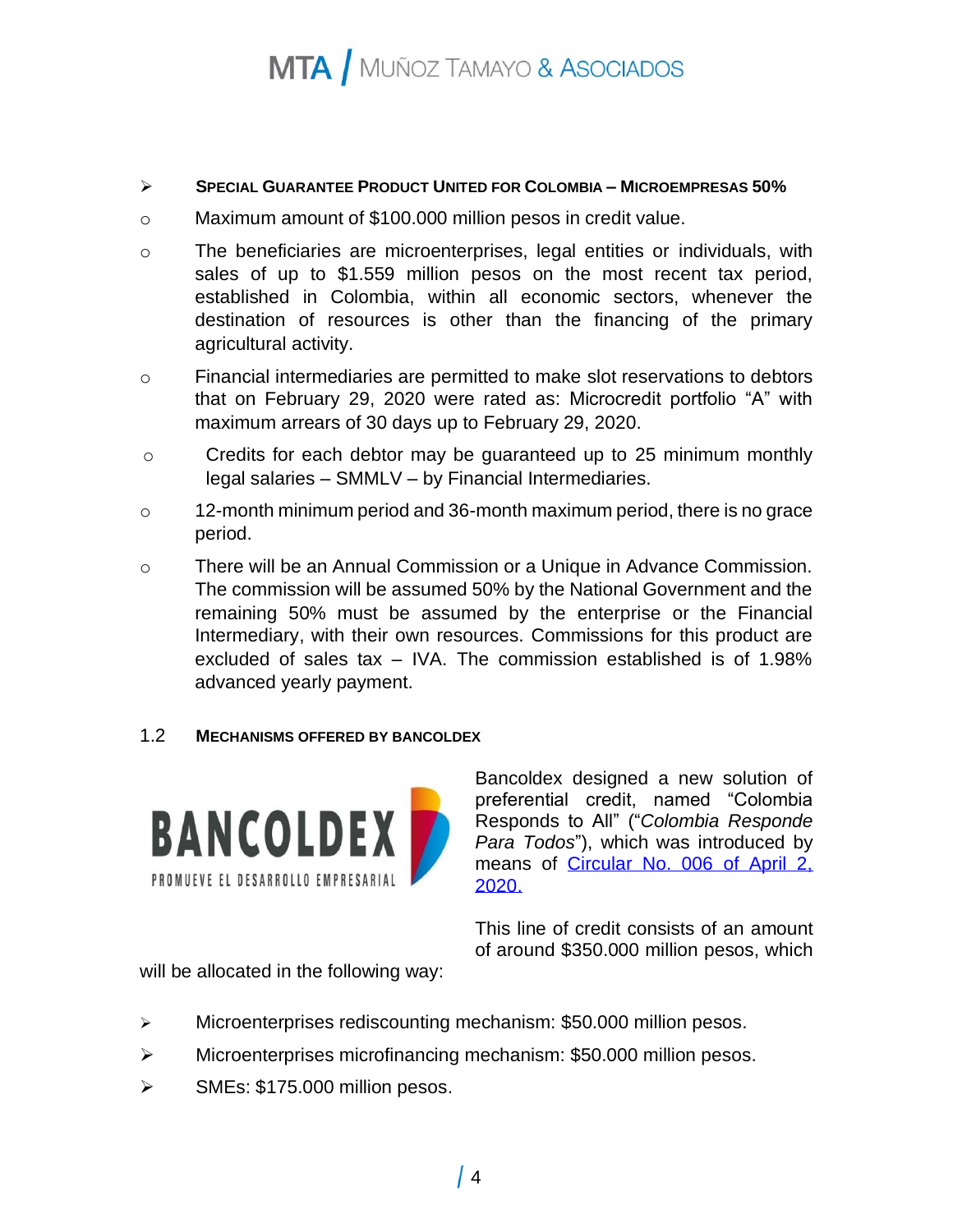➢ Big enterprises: \$75.000 million pesos.

Beneficiaries will be individuals and legal entities considered as micro, small, medium and big enterprises of all economic sectors, excluding the ones in the agricultural sector and the ones financed throughout the credit line Colombia Responds (*Colombia Responde*).

Destination will correspond to working capital, raw materials, supplies, payroll and other operation costs and expenses. Likewise, the resources may be used to generate liquidity by improving the financial conditions of the current liabilities of companies. Finally, liabilities with partners or shareholders and liabilities financed with resources from Bancoldex are excluded.

Interest rates can be defined by means of the Term Deposit Interest Rate (DTF) or by means of the Bank Reference Indicator (IBR).

For the operations indexed with DTF, interests will be accrued in its equivalent elapsed month, trimester or semester. The interest rate for the financial intermediary will be of DTF effective annual + 0% effective annual. In the case of operations indexed with IBR, interests will be accrued in its equivalent elapsed month. The interest rate for the financial intermediary will be of IBR elapsed month + 0% effective annual.

In both cases, the interest rate for the enterprise will be freely negotiable in the frame of the special program designed by each financial intermediary.

Taking into account that Bancoldex is a second-tier financial institution, to access this credit, the person interested must seek a financial intermediary.

The credit will have grace period for the payment of principal of up to 6 months and a rediscounting mechanism up to 3 years.

It is important to note that by means of Decree 468 of 2020, Bancoldex was given the faculty to award direct credit with a compensation fee directed to the financing of projects and activities in the sectors eligible to fight the crisis on a national level. Nevertheless, the Government announced in past days that it authorized Bancoldex and the Banco Agrario to grant direct credits for general activities.

### **1.3 MEASURES ADOPTED BY FINAGRO**

Tthe Fund for the Financing of the Agricultural Sector (*Fondo para el Financiamiento del Sector Agropecuario – Finagro*), through special lines of credit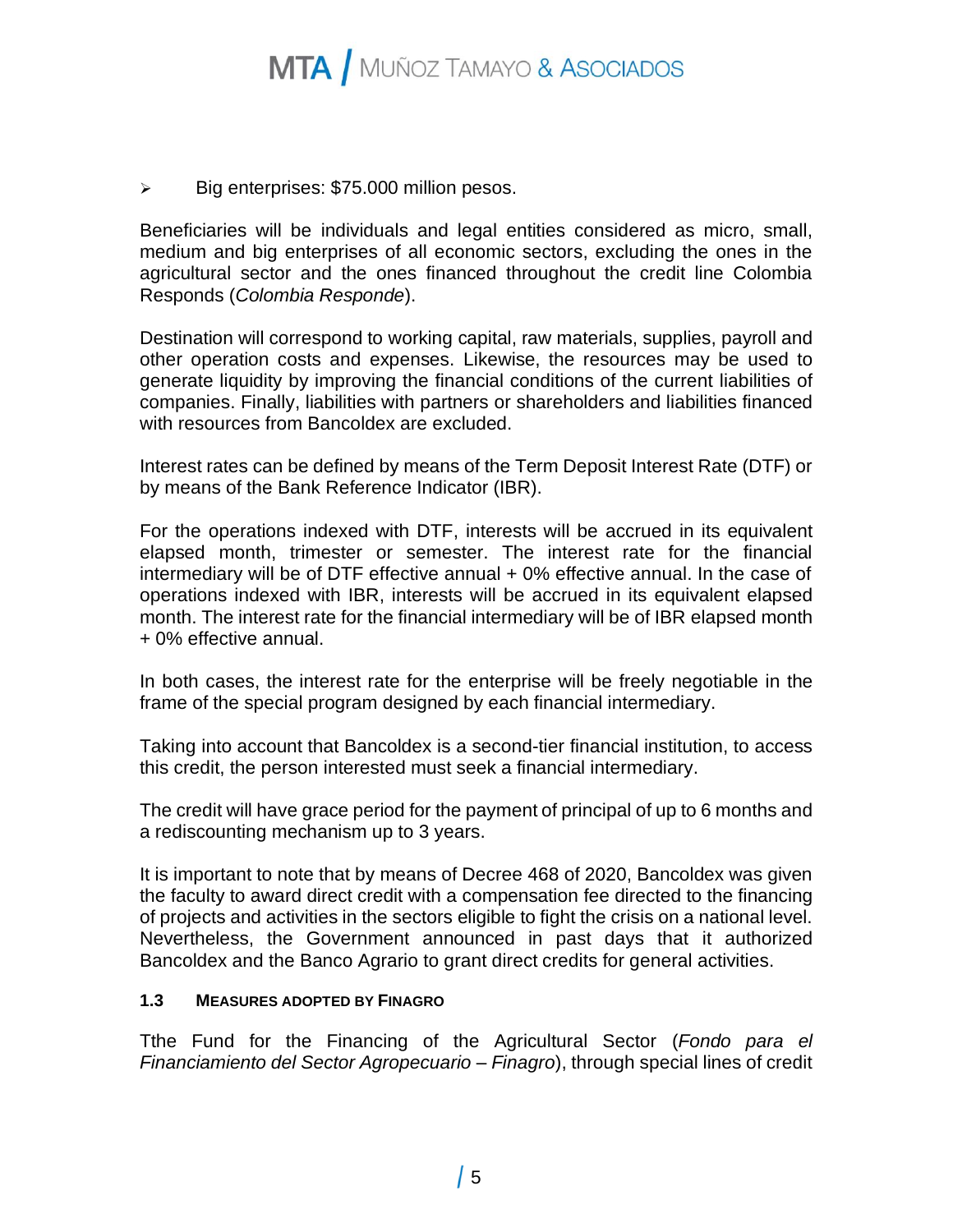with subsidized rate – LEC Colombia Agro, small, medium and large producers (natural or legal persons) will be able to access financing of:

- $\triangleright$  Rural activities, support services for agricultural production, planting of short-cycle crops, support of perennial crops and agricultural production, commercialization and processing of agricultural production.
- ➢ Transport and commercialization costs

This is for a maximum period of 3 years and a grace period for principal and interest of up to 1 year.

Any questions or additional information you may require on financial matters can be channeled through the following members of our team:

- ➢ Diego Muñoz Tamayo [diego.munoz@mtalegal.co](mailto:diego.munoz@mtalegal.co)
- ➢ Felipe Trías Visbal [felipe.trias@mtalegal.co](mailto:fernando.bermudez@mtalegal.co)
- ➢ Amparo Montes Vega [amparo.montes@mtalegal.co](mailto:amparo.montes@mtalegal.co)
- **2. TAX AND LEGAL UPDATES**
- **2.1 MODIFICATION OF THE TAX SCHEDULE FOR THE PAYMENT OF INCOME TAX AND SUPPLEMENTARY INCOME TAX BY LARGE TAXPAYERS AND LEGAL PERSONS**

The Ministry of Finance and Public Credit issued [Decree 520 of April 6,](https://dapre.presidencia.gov.co/normativa/normativa/DECRETO%20520%20DEL%206%20DE%20ABRIL%20DE%202020.pdf) 2020, amending the cut-off dates for the payment of income tax and supplementary tax for large taxpayers and legal persons who are not large taxpayers. In the case of large contributors, it set the following dates:

- $\triangleright$  They shall submit the income statement for the taxable year 2019 between 9 and 24 June 2020, depending on the last digit of the Tax Identity Number (NIT).
- $\triangleright$  Payment of the first instalment of the tax will be made between April 21 and May 5, depending on the last digit of the NIT.
- $\triangleright$  In addition, the payment of the second instalment of the tax will be paid between the same dates as the first instalment (between 21 April and 5 May 2020, depending on the last digit of the NIT).
- $\triangleright$  The presentation of the income statement will be postponed and will be combined with the contribution of the third instalment, which must be paid between 9 and 24 June.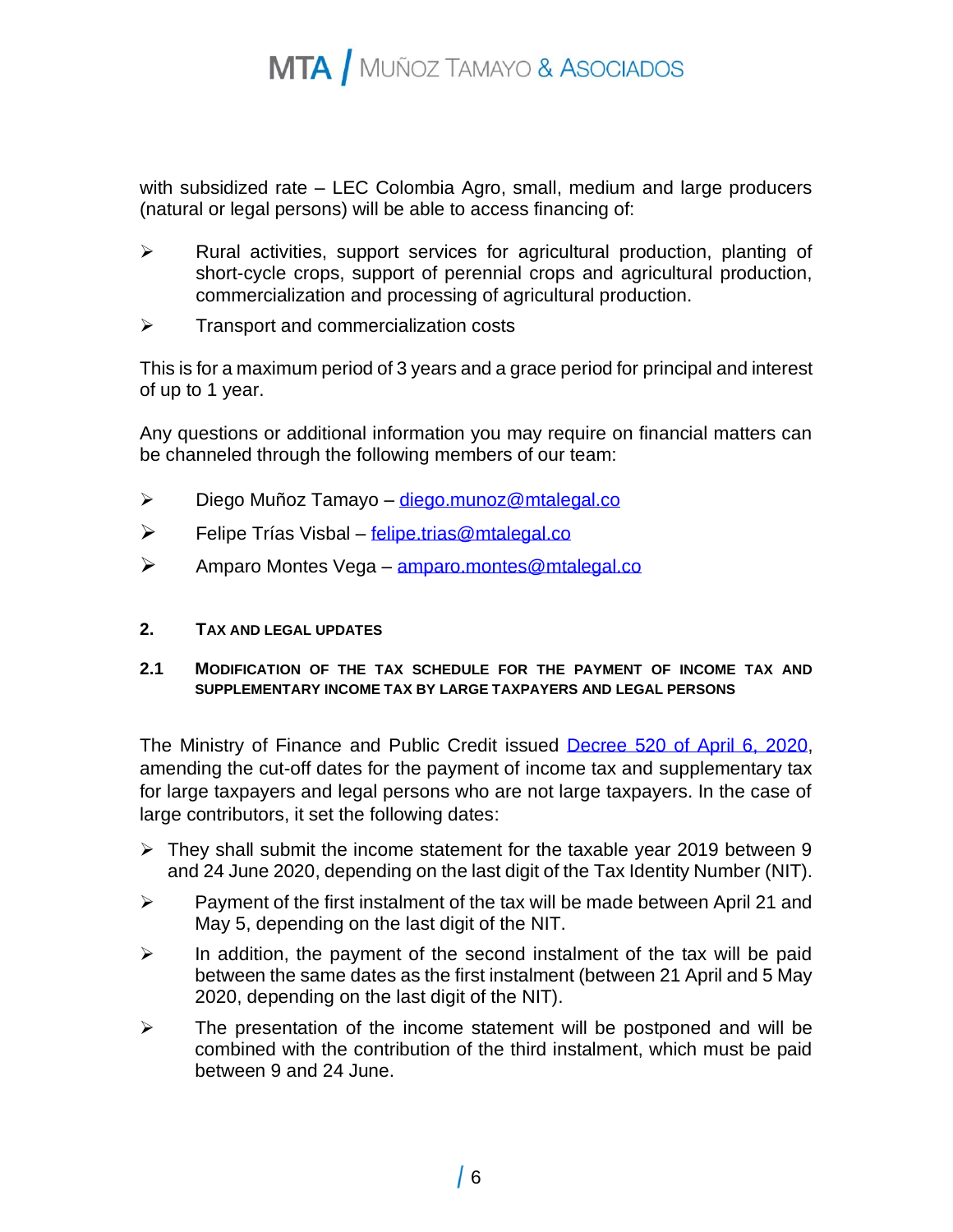In relation to legal entities that are not large taxpayers, the following dates were modified:

- $\triangleright$  Between April 21 and May 19, they only have to pay the first installment.
- $\triangleright$  The filing of the declaration, like the payment of the second installment, was postponed to comply between June 1 and July 1, according to the last two digits of the NIT.
- $\triangleright$  The annual declaration of assets abroad will have to be filed by legal entities that are not large taxpayers from June 1 to July 1, 2020.

The tables with information on the payment of the respective fees according to the last digit of the NIT may be consulted in the Decree, which can be accessed at the link provided above.

### **2.2 AN ABBREVIATED PROCEDURE IS ESTABLISHED FOR THE REFUND OF BALANCES IN FAVOR OF INCOME TAX AND SALES TAX TAXPAYERS – VAT**

Through **Decree 535 of April 10, 2020**, the Ministry of Finance and Public Credit established, as a measure to alleviate the cash flow of tax payers of income tax and sales tax – VAT, an abbreviated procedure for the return of credit balance.



The measure will be effective while the

health emergency declared by the National Government remains in force and will allow the refund of balances within 15 days of the request for return and/or compensation presented in an appropriate and adequate manner.

For this purpose, the requirements established in paragraph 5 of article 855 of the Tax Statute will not be required. Likewise, the request for return and/or compensation with related with the costs, expenses and deductions, which must be delivered within 30 calendar days following the end of the health emergency.

The Decree clarifies that the measure will not be applicable to taxpayers who are classified as high risk in tax matters.

Any questions or additional information that you require on financial matters can be channeled through the following members of our team:

- ➢ Diego Muñoz Tamayo [diego.munoz@mtalegal.co](mailto:diego.munoz@mtalegal.co)
- ➢ Verónica Díaz-Granados Guerra [veronica.diaz@mtalgeal.co](mailto:veronica.diaz@mtalgeal.co)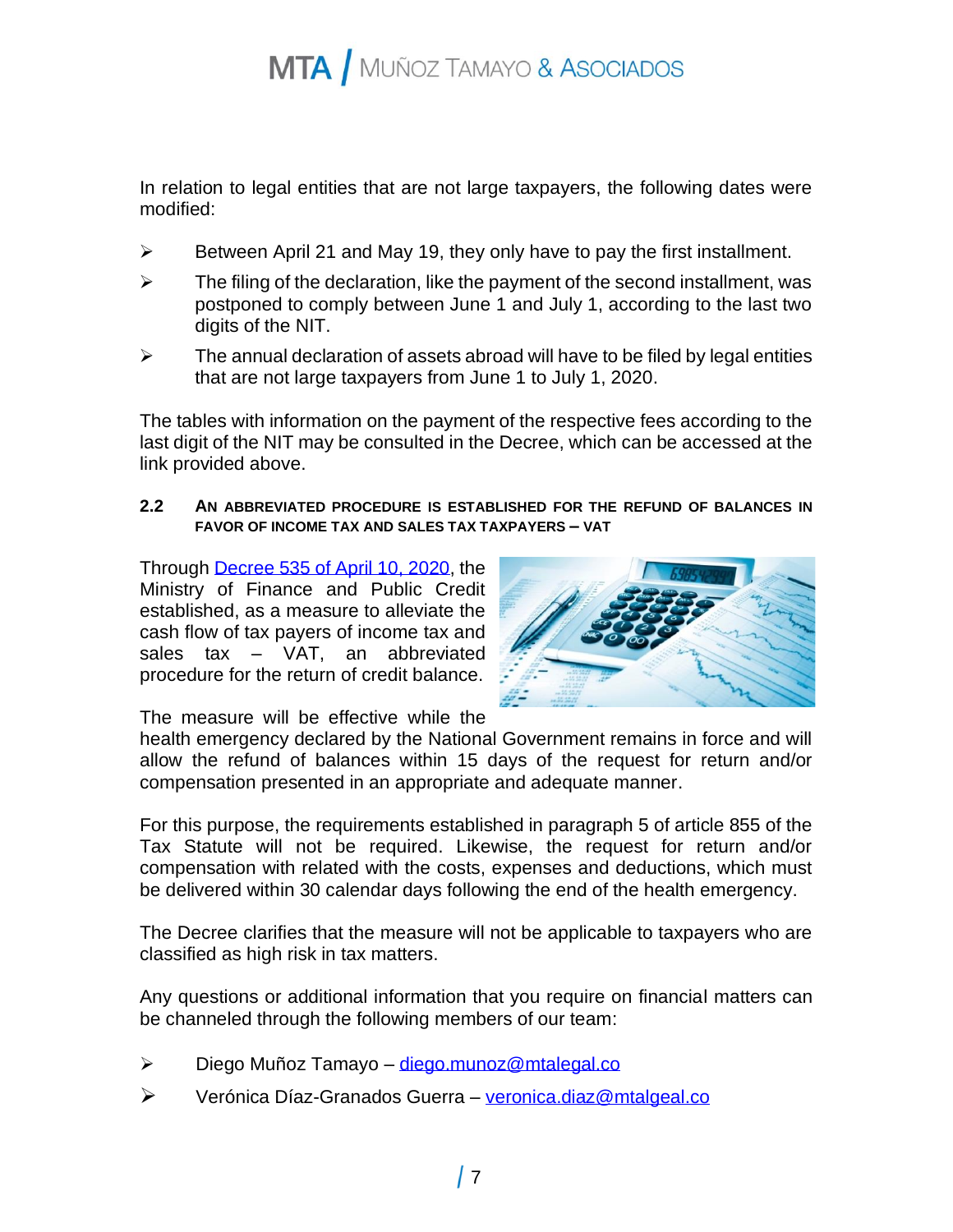#### **3. UPDATES ON INFRASTRUCTURE MATTERS**

#### **3.1 SUSPENSION OF TERMS OF THE ADMINISTRATIVE AND CONTRACTUAL PROCEEDINGS BEFORE THE NACIONAL INFRASTRUCTURE AGENCY – ANI**

The National Infrastructure Agency – ANI issued Resolution No. 471 of March 22, 2020, and established the suspension, until **April 13, 2020**, of: the administrative sanctioning proceedings, several obligations of the concession contracts such as work plans, transfer of networks, property and environmental management, capital transfers, the liquidation of contracts and, the review and evaluation of Public Private Association projects, among others

In the public contractual proceedings brought before the ANI, the following rules must be fulfilled:

- $\triangleright$  If there is a public hearing within the selection process scheduled during the mandatory isolation period, it may be reschedule, for which the terms indicated by law must be respected or the terms of the process must be suspended.
- $\triangleright$  If an evaluation of proposals is scheduled in any selection process, the evaluation will be carried out digitally using the SECOP II platform and in accordance with the instructions made by the Coordination of the Contracts Internal Working Group (*Coordinación del Grupo Interno de trabajo de Contratos*).

### **3.2 UPDATES ON THE ROAD AND PORT INFRASTRUCTURE MATTERS**

The Ministry of Transport, through **Decree No. 482 of March 26, 2020** established various measures for the transportation sector. Among them, we highlight the following measures:

- $\triangleright$  As an exceptional measure, the works on transport infrastructure will continue by reasons of operational or technical necessity, provided that all the biosecurity rules required by the Ministry of Health are fulfilled.
- $\triangleright$  The tolls located throughout the national territory will not be able to make any charge to vehicles that are excepted in accordance with Decree No. 457 of March 22, 2020.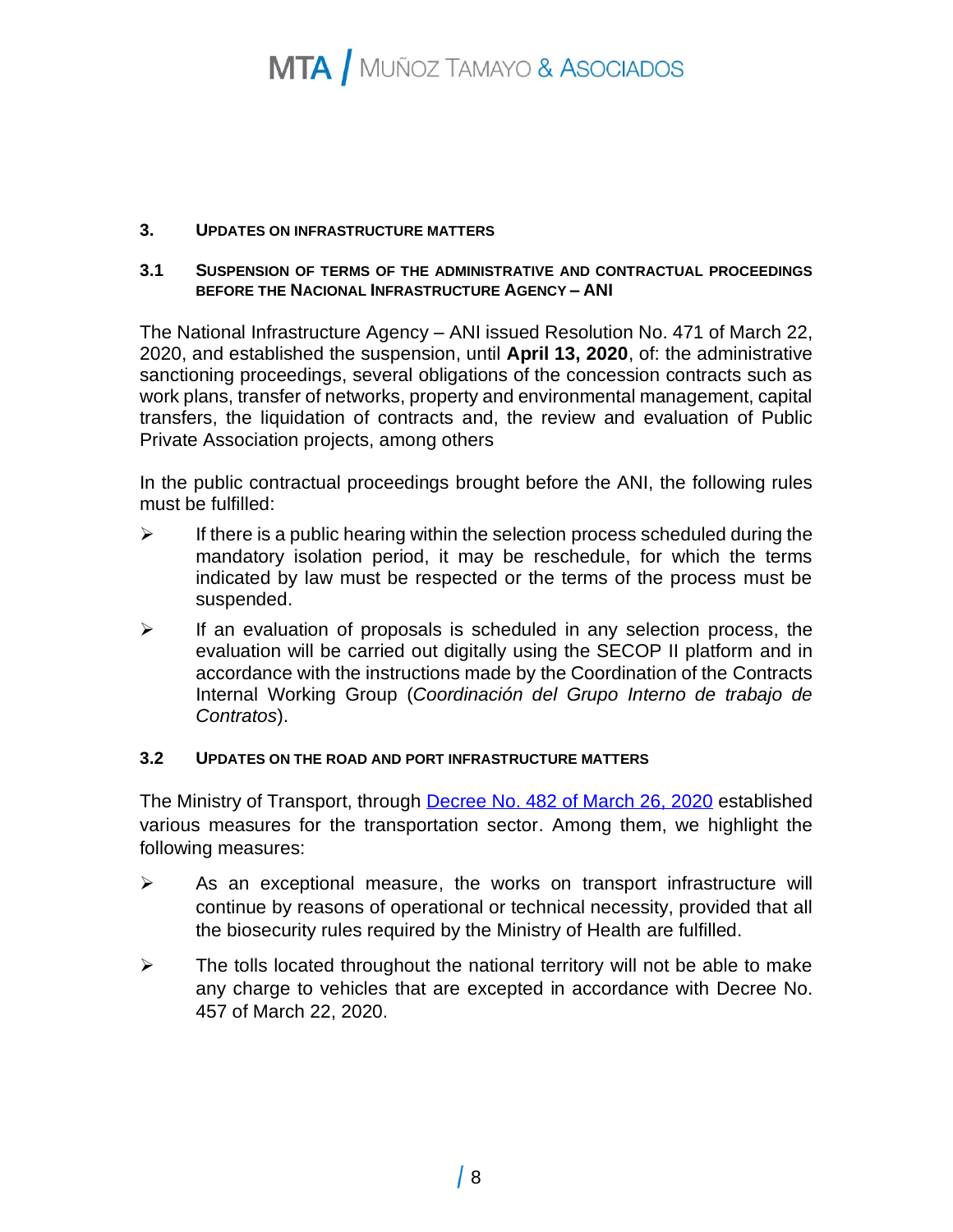- $\triangleright$  Due to the measures adopted by the National Government, that lead to a reduction in the collection of projects under the Public Private Partnership scheme, time extensions may be made that:
	- o Added, surpass twenty percent (20%) of initial value of the contract.
	- $\circ$  For private initiative projects, the contracts may be extended beyond twenty percentage (20%) of the initial amount.
- ➢ Public entities will have the faculty to unilaterally suspend State transportation infrastructure contracts, in the event that such suspension is necessary for the compliance of the measures derived from the national health emergency.
- ➢ As regards ports, the terms of port concessions may be extended for the time deemed necessary, throughout the duration of the national health emergency

Should you have any question or require additional information regarding infrastructure matters, it can be channeled through the following members of our team:

- ➢ Diego Muñoz Tamayo [diego.munoz@mtalegal.co](mailto:diego.munoz@mtalegal.co)
- ➢ María Ximena Guzmán [maria.guzman@mtalegal.co](mailto:maria.guzman@mtalegal.co)
- ➢ Antonio Rojas Mayol [antonio.rojas@mtalegal.co](mailto:antonio.rojas@mtalegal.co)

### **4. UPDATE ON THE PROCEEDINGS BEFORE SUPERINTENDENCIES**

The terms of the proceedings before the principal superintendencies have resumed or its suspension extended as following:

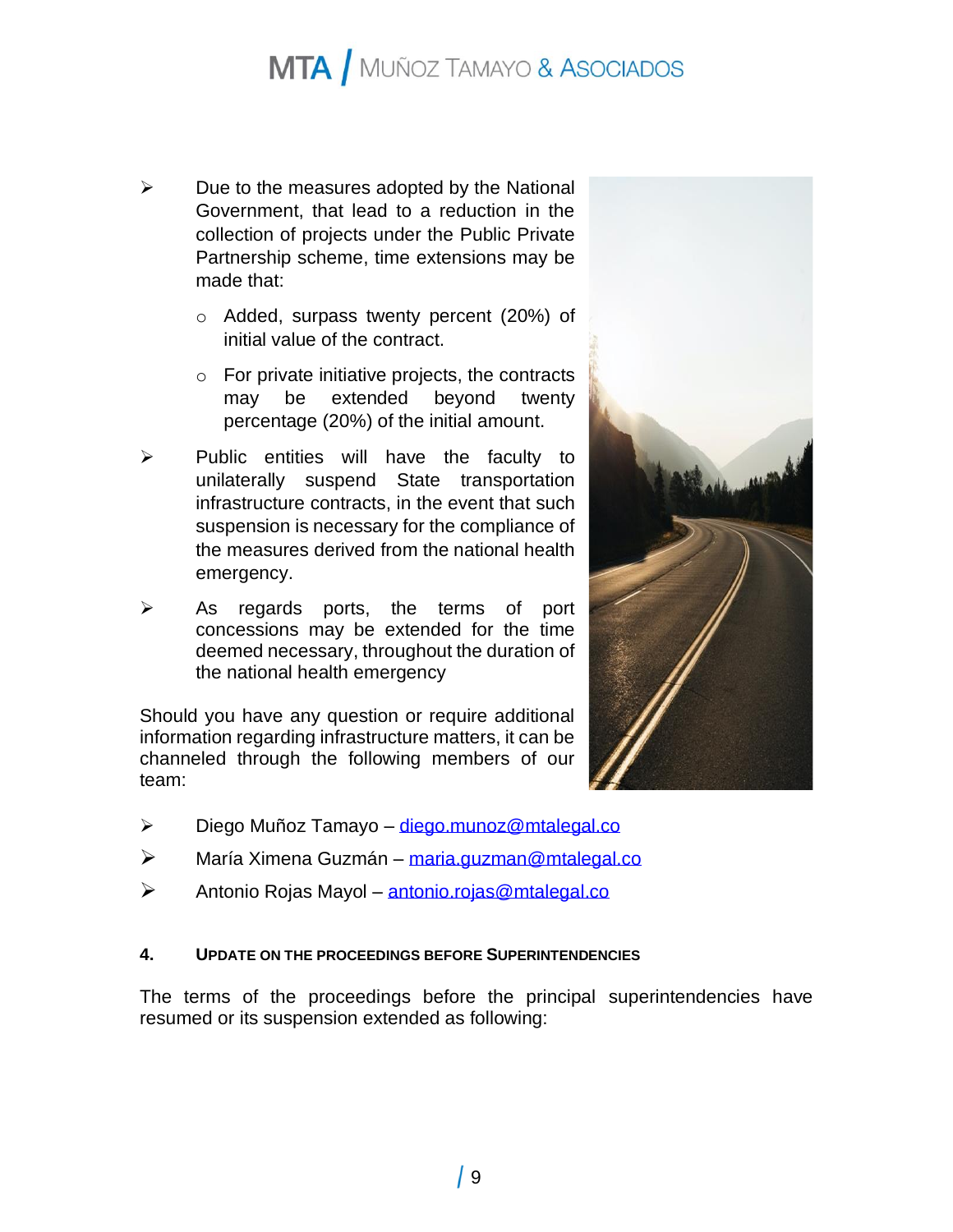| <b>SUPERINTENDENCE</b>                                                                                                                | <b>SUSPENSION OF TERMS</b> |                                                                                                               |                                              |
|---------------------------------------------------------------------------------------------------------------------------------------|----------------------------|---------------------------------------------------------------------------------------------------------------|----------------------------------------------|
|                                                                                                                                       | <b>BEGINNING</b>           | <b>END</b>                                                                                                    | <b>RESOLUTION</b>                            |
| Superintendence of<br>Companies-<br><b>Administrative Procedures</b>                                                                  | March 18, 2020             | April 1, 2020<br>From that date the<br>terms were<br>resumed                                                  | Resolution No. 2020-<br>01-001101            |
| Superintendence of<br>Companies - Judicial<br><b>Procedures of Mercantile</b><br>and Insolvency and<br><b>Disciplinary Procedures</b> | March 17, 2020             | April 1, 2020<br>From that date the<br>terms were<br>resumed <sub>1</sub>                                     | Resolution No. 2020-<br>01-001101            |
| Superintendence of<br>Industry and Commerce -<br>Administrative and<br><b>Sanctioning Proceedings</b>                                 | March 16, 2020             | Until the<br>effectiveness of<br>the State of<br>Economic, Social<br>and Ecological<br>Emergency <sub>2</sub> | Resolution 12169 of<br>March 31, 2020        |
| Superintendence of<br>Industry and Commerce -<br>Judicial procedures                                                                  | March 17, 2020             | April 30, 2020                                                                                                | Resolution 11790 of<br>March 16, 2020        |
| <b>Financial Superintendence</b><br>-Administrative<br>Procedures                                                                     | March 17, 2020             | April 2, 2020<br>From that date the<br>terms were<br>resumed                                                  | Resolución No. 0368<br>de 1 de abril de 2020 |
| <b>Financial Superintendence</b><br>- Delegation of<br><b>Jurisdictional Functions</b>                                                | March 17, 2020             | April 13, 2020<br>From that date the<br>terms were<br>resumed                                                 | Resolution No. 0368<br>de 1 of April 1, 2020 |

### Please do not doubt to get in touch with us if you have any inquiry or comment.

- 1 The following procedures will be exempt from the resumption of terms:
	- $\triangleright$  The disciplinary procedures that currently are held in first and second instance.
	- ➢ The personal notifications of the administrative acts that recognizes the lawsuit, as the respective term of the process.
	- ➢ The presentation of the agreement of reorganization and other proceedings derivate from this.
- 2 The administrative procedures, that in context of the State of Economic, Social and Ecological Emergency, related to the effectiveness of the human rights, especially those referred to the guaranty of habeas data included in article 15 of the Constitution, the adoption of precautionary measures and the beginning of procedures of Consumer Protection, Technical Regulations and Legal Metrology, as the adoption of precautionary measures and the beginning of procedures of restrictive practices related to goods and services, will be exempted of the suspension of terms.